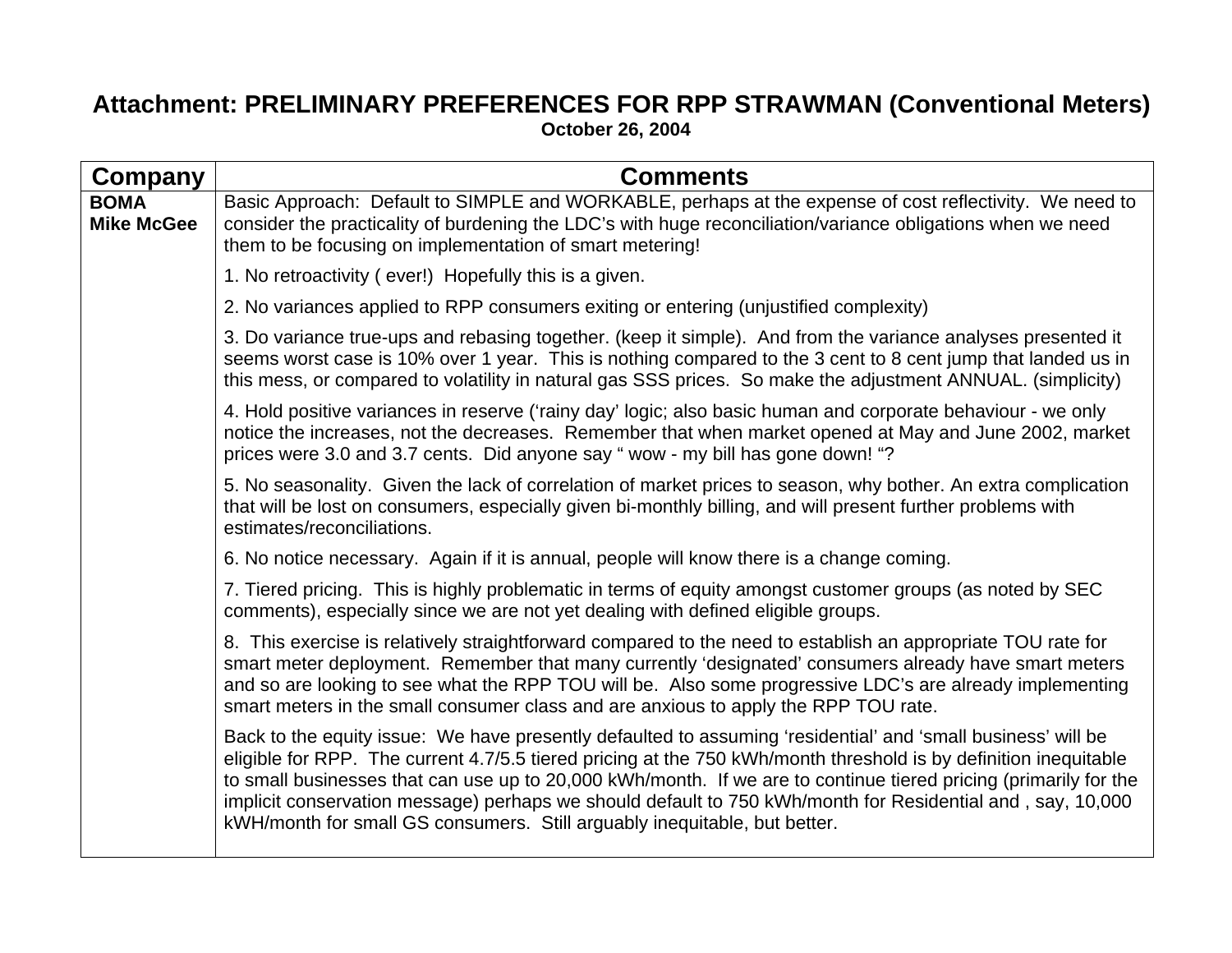| <b>BOMA</b><br>(cont'd)           | An even simpler default would be one single RPP price for all eligible consumers. This would avoid equity<br>issues, make things simple, albeit at the expense of losing the implicit conservation signal. You could arguably<br>say that the conservation signal will come from the RPP Smart Meter rate, with an appropriate on-peak / off -<br>peak split.              |
|-----------------------------------|----------------------------------------------------------------------------------------------------------------------------------------------------------------------------------------------------------------------------------------------------------------------------------------------------------------------------------------------------------------------------|
| <b>VECC</b><br><b>Bill Harper</b> | 1) Cost Reflectivity applies more to the issue of rebasing than true-ups. i.e., frequent rebasing will enhance cost<br>reflectivity more than frequently true-ups. In deed once the time period has passed - there's some question in<br>my mind as to whether when/how true-ups occur has anything to do with cost reflectivity.                                          |
|                                   | 2) I uncertain about the need for seasonal prices. In deed Tiered rates may accomplish the same thing and do<br>a better job in terms of the other objectives --- at least for residential customers.                                                                                                                                                                      |
|                                   | 3) True-ups - should probably be frequent and over a longer time period -- that way they will "hopefully" tend to<br>offset each other and not distort prices or lead to price instability.                                                                                                                                                                                |
|                                   | 4) Customers should have some notice of rate changes prior to receiving a bill based on the new rates and<br>preferably a month - though this may be impractical. This aligns with the Minister's comments that the RPP will<br>allow customers to "plan" and "anticipate costs".                                                                                          |
|                                   | 5) There should be true-ups on exit to the extent possible                                                                                                                                                                                                                                                                                                                 |
|                                   | 6) Might be useful to consider extending the first year beyond 12 months in order to align adjustments with the<br>seasons.                                                                                                                                                                                                                                                |
|                                   | 7) I'm quite interested in seeing the projected "variance balances" associated with the fourth straw man where<br>price increases were limited.                                                                                                                                                                                                                            |
|                                   | 8) I'm concerned that if we introduce too many elements that change 1/4'ly (e.g. tiers, true-ups, rebasing,<br>seasonality) prices will be changing in unpredictable ways to the extent customers will not be able to read any<br>messages in their "rates". Indeed, as we've seen various charges could be going both up while others are<br>going down at the same time. |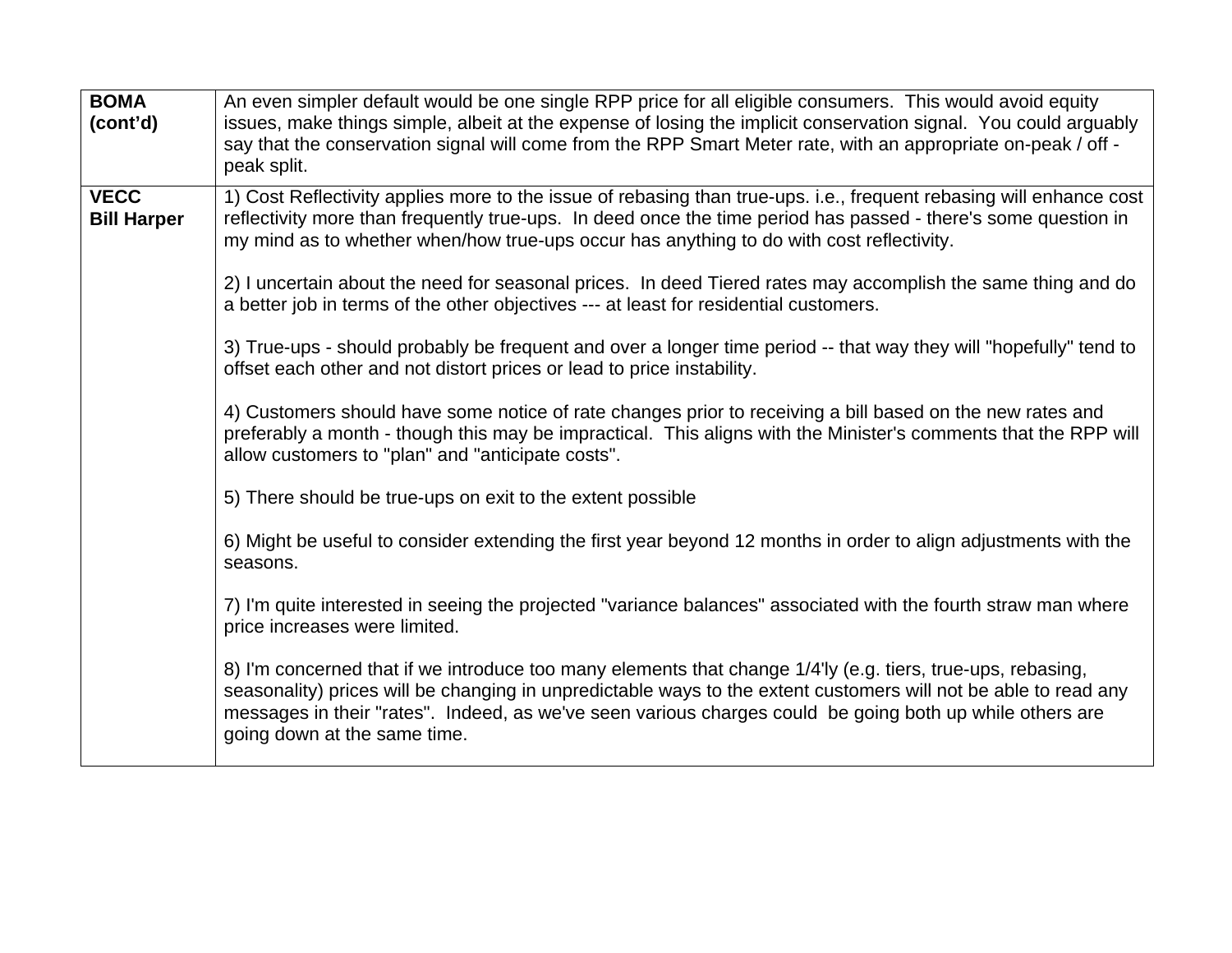| <b>Barrie Hydro</b><br><b>John Olthuis</b> | As requested the following reiterates and perhaps adds to my comments during our roundtable discussion on<br>our preferences in developing our straw man options:                                                                                                                                                                                                                                                                                                       |
|--------------------------------------------|-------------------------------------------------------------------------------------------------------------------------------------------------------------------------------------------------------------------------------------------------------------------------------------------------------------------------------------------------------------------------------------------------------------------------------------------------------------------------|
|                                            | I must say that I am personally of the opinion that the most accurate form of pricing is spot market pass<br>through where non-interval metered customers are billed on the weighted average hourly spot market price.<br>(SSS post market opening pricing)                                                                                                                                                                                                             |
|                                            | This form of pricing naturally encourages conservation, provides realistic price signals and reflects and<br>recovers the true cost of electricity. Customers have the option of pay as you go, but to provide predictability,<br>they have the choice to enroll on the LDC budget payment plan with annual reconciliation or enroll with a<br>retailer at fixed pricing. Unfortunately I believe this form of price plan is out of scope for the RPP working<br>group. |
|                                            | Under a fixed price RPP:                                                                                                                                                                                                                                                                                                                                                                                                                                                |
|                                            | No LDC held variance accounts.                                                                                                                                                                                                                                                                                                                                                                                                                                          |
|                                            | Trueup/Rebase/Recovery - Preference is a simultaneous/concurrent annual adjustment where all previous<br>years variances and forecasted variances are taken into account but a provision must be made for the<br>exception if a defined price signal forces a price signal adjustment. (That said, the price signal must be used<br>as a system "fail-safe" where a severe long term probability such as a nuke going off-line indefinitely exists)                     |
|                                            | Tiers - A single tier is one consideration. This makes sense if all low volume and residential customers are to<br>be grouped into one RPP. This will accommodate small business and customers on fixed income in<br>electrically heated housing facilities. Individual customer consumption levels will provide the conservation<br>incentive.                                                                                                                         |
|                                            | A two or three tier escalating price system is another consideration that can be used to escalate<br>conservation, but careful consideration must be made in determining the tier levels and the price points.                                                                                                                                                                                                                                                          |
|                                            | A two tier system is my preference in order to escalate the incentive for conservation.                                                                                                                                                                                                                                                                                                                                                                                 |
|                                            | Seasonality - I feel seasonal fixed price adjustments are unnecessary as consumer consumption patterns<br>dictate this. The more a consumer uses in a particular season the higher the cost regardless if the rate<br>varies. (Why should a customer without air conditioning have to pay more during summer months? The                                                                                                                                                |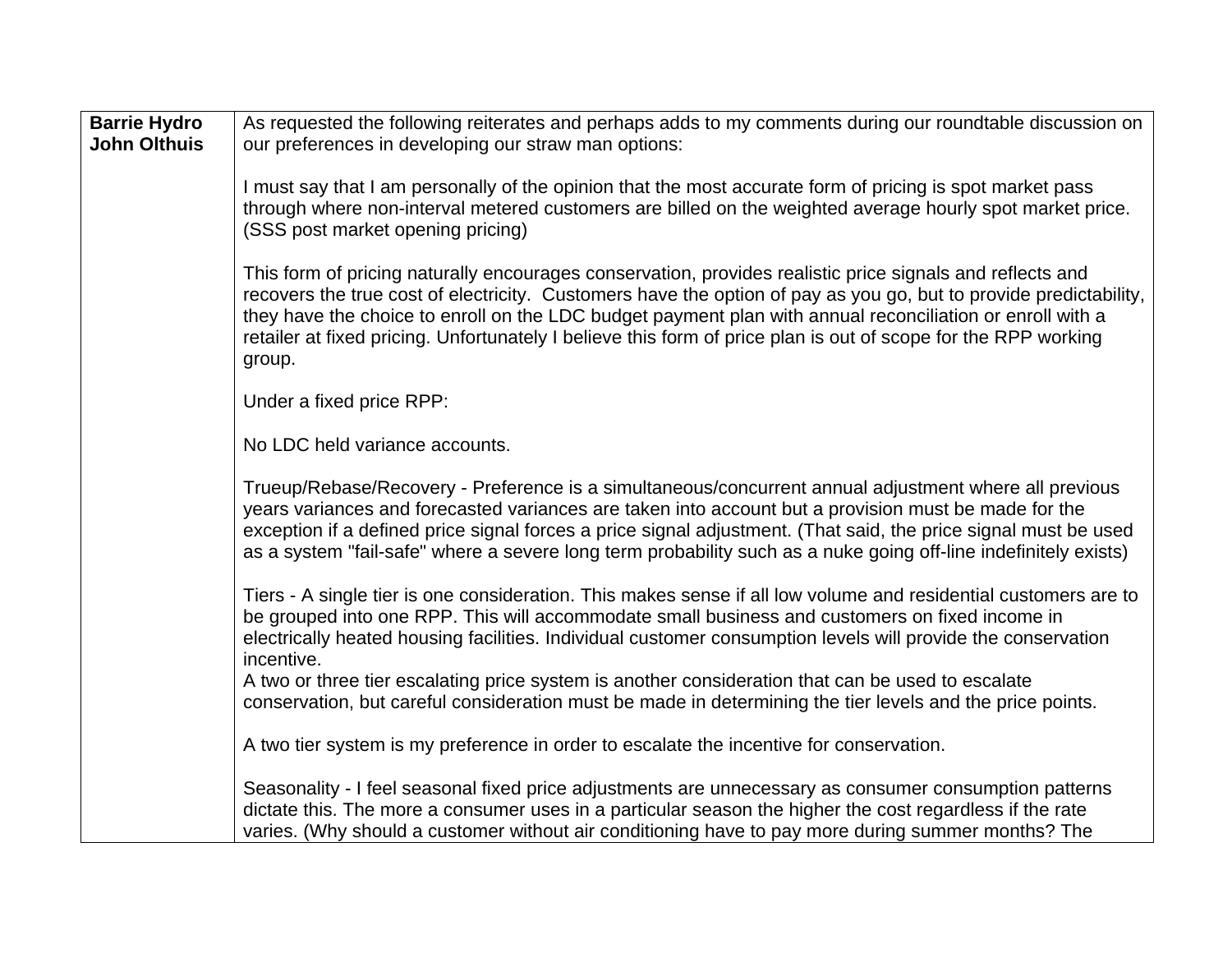| Barrie (cont'd) | consumers with air conditioning pay more simply because they use more)                                                                                                                                                                                                                                                                                                                                                                                                                                                                                                                                                                                                                                                                                                                                                                                                                                                                                                                                                                                                                                                                                                                                                                                                                                                                                                                                                                                                                                                                                                                                                                                               |                                                                                                                 |                       |              |  |  |  |
|-----------------|----------------------------------------------------------------------------------------------------------------------------------------------------------------------------------------------------------------------------------------------------------------------------------------------------------------------------------------------------------------------------------------------------------------------------------------------------------------------------------------------------------------------------------------------------------------------------------------------------------------------------------------------------------------------------------------------------------------------------------------------------------------------------------------------------------------------------------------------------------------------------------------------------------------------------------------------------------------------------------------------------------------------------------------------------------------------------------------------------------------------------------------------------------------------------------------------------------------------------------------------------------------------------------------------------------------------------------------------------------------------------------------------------------------------------------------------------------------------------------------------------------------------------------------------------------------------------------------------------------------------------------------------------------------------|-----------------------------------------------------------------------------------------------------------------|-----------------------|--------------|--|--|--|
|                 |                                                                                                                                                                                                                                                                                                                                                                                                                                                                                                                                                                                                                                                                                                                                                                                                                                                                                                                                                                                                                                                                                                                                                                                                                                                                                                                                                                                                                                                                                                                                                                                                                                                                      | Notice - I believe limited notice (one month or less) or on effected bill notice is all that will be necessary. |                       |              |  |  |  |
|                 | Entry Exit - dependant on meter reading cycles but 12 months should be manageable and limit the<br>possibility/perception of gaming.                                                                                                                                                                                                                                                                                                                                                                                                                                                                                                                                                                                                                                                                                                                                                                                                                                                                                                                                                                                                                                                                                                                                                                                                                                                                                                                                                                                                                                                                                                                                 |                                                                                                                 |                       |              |  |  |  |
|                 | Residential/Small Business - A single tier system eliminates any concern small business may have regarding<br>inequities. If a two or three tier system is implemented based on residential consumption volumes, small<br>businesses may be impacted as they are now. Having said this I am of the opinion that most small<br>businesses operate during the hours of 7:00 a.m. and 7:00 p.m. and although the two or three tier system<br>would cause a larger percentage of small business consumption to be based at a higher rate, I feel this is<br>reasonable given the fact that the price of electricity is higher during these periods.<br>In the case of customers on fixed income in electrically heated housing facilities, a single tier system would<br>alleviate their concerns regarding higher price blocks, however, if a two to three tier system is maintained<br>then I feel that existing and perhaps new measures through Ontario Works and other social safety nets<br>should be in place to compensate if need be. (The higher operating costs may also encourage housing<br>authorities to convert to alternative sources of heating or enter into other energy efficiency initiative)<br>I caution a higher volumetric quantity for the first tier of small business customers as this would encourage<br>high consuming residential customers to request this rate classification to benefit from the higher first tier.<br>The question is who would enforce this as many small businesses are home based. Although a higher first<br>tier volume combined with a higher first tier price for small business may discourage this gaming. |                                                                                                                 |                       |              |  |  |  |
|                 |                                                                                                                                                                                                                                                                                                                                                                                                                                                                                                                                                                                                                                                                                                                                                                                                                                                                                                                                                                                                                                                                                                                                                                                                                                                                                                                                                                                                                                                                                                                                                                                                                                                                      |                                                                                                                 |                       |              |  |  |  |
|                 |                                                                                                                                                                                                                                                                                                                                                                                                                                                                                                                                                                                                                                                                                                                                                                                                                                                                                                                                                                                                                                                                                                                                                                                                                                                                                                                                                                                                                                                                                                                                                                                                                                                                      |                                                                                                                 |                       |              |  |  |  |
|                 | The point in last paragraph is if you strike different first tier levels for business and residential but affix the<br>same price for the first tier, larger volume residential customers would attempt to benefit by claiming small<br>business status.                                                                                                                                                                                                                                                                                                                                                                                                                                                                                                                                                                                                                                                                                                                                                                                                                                                                                                                                                                                                                                                                                                                                                                                                                                                                                                                                                                                                             |                                                                                                                 |                       |              |  |  |  |
|                 | Eg<br>Residential                                                                                                                                                                                                                                                                                                                                                                                                                                                                                                                                                                                                                                                                                                                                                                                                                                                                                                                                                                                                                                                                                                                                                                                                                                                                                                                                                                                                                                                                                                                                                                                                                                                    |                                                                                                                 | <b>Small business</b> |              |  |  |  |
|                 | $0 - 750$<br>>750                                                                                                                                                                                                                                                                                                                                                                                                                                                                                                                                                                                                                                                                                                                                                                                                                                                                                                                                                                                                                                                                                                                                                                                                                                                                                                                                                                                                                                                                                                                                                                                                                                                    | .047<br>.055                                                                                                    | $0 - 1200$<br>>1200   | .047<br>.055 |  |  |  |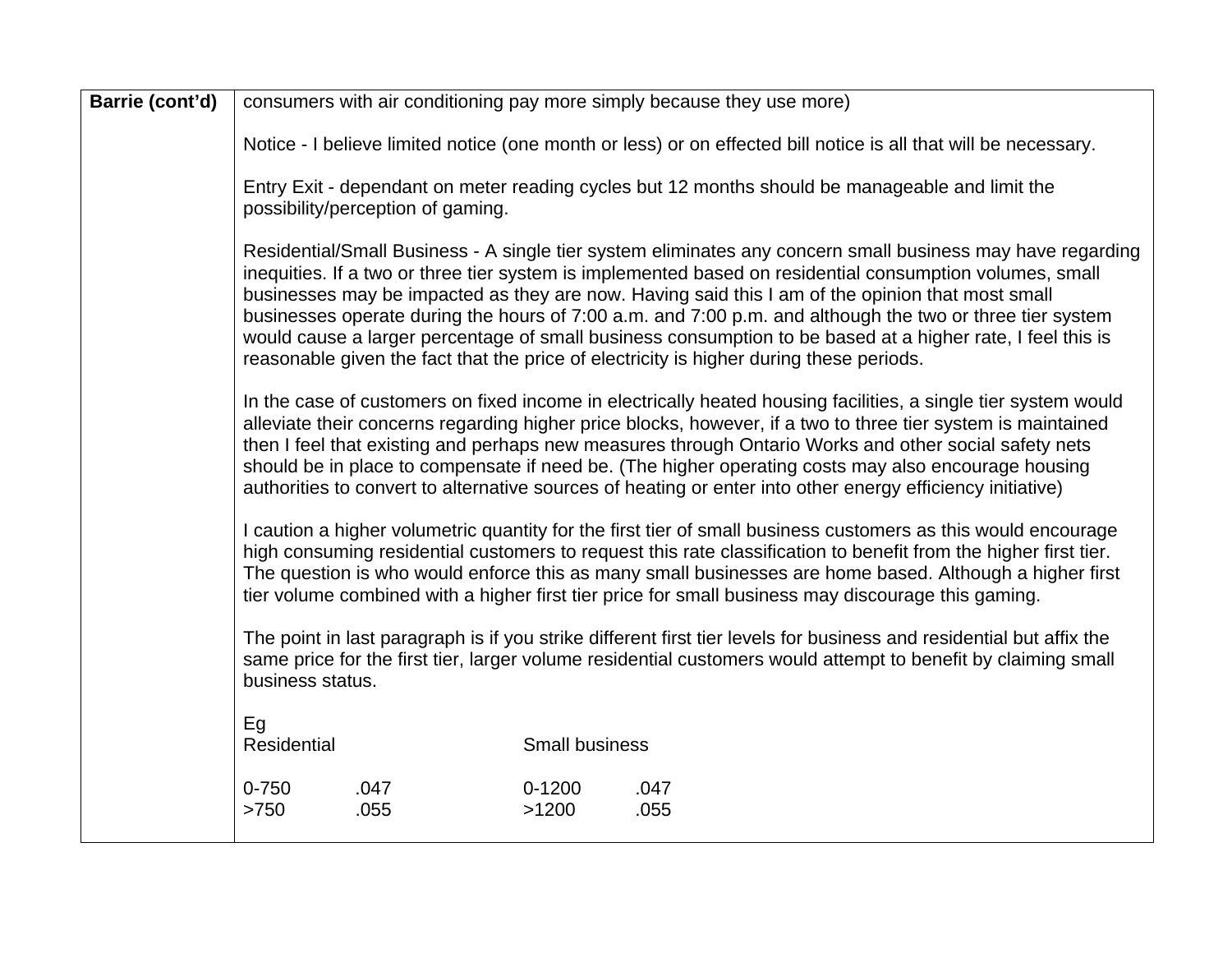| Barrie (cont'd)                     | In this case the residential customer could simply claim they were a small business operating out of their<br>home in order to take advantage of the first tier.<br>To prevent this you would have to do something like this:<br>Residential<br><b>Small business</b>                                                                                                                                                                                                                                                                                                                                                                                                                                                                                                                                                                                                                                                                                                                                                                                                                                                                                                                                                                                                                                                                                                                                                                                                                                                                                                                                                                                                                                                                                                                                                                                                                                                                                                                                                                                                                                                                                                 |                                    |                      |  |
|-------------------------------------|-----------------------------------------------------------------------------------------------------------------------------------------------------------------------------------------------------------------------------------------------------------------------------------------------------------------------------------------------------------------------------------------------------------------------------------------------------------------------------------------------------------------------------------------------------------------------------------------------------------------------------------------------------------------------------------------------------------------------------------------------------------------------------------------------------------------------------------------------------------------------------------------------------------------------------------------------------------------------------------------------------------------------------------------------------------------------------------------------------------------------------------------------------------------------------------------------------------------------------------------------------------------------------------------------------------------------------------------------------------------------------------------------------------------------------------------------------------------------------------------------------------------------------------------------------------------------------------------------------------------------------------------------------------------------------------------------------------------------------------------------------------------------------------------------------------------------------------------------------------------------------------------------------------------------------------------------------------------------------------------------------------------------------------------------------------------------------------------------------------------------------------------------------------------------|------------------------------------|----------------------|--|
|                                     | $0 - 750$<br>.047<br>.055<br>$>750$                                                                                                                                                                                                                                                                                                                                                                                                                                                                                                                                                                                                                                                                                                                                                                                                                                                                                                                                                                                                                                                                                                                                                                                                                                                                                                                                                                                                                                                                                                                                                                                                                                                                                                                                                                                                                                                                                                                                                                                                                                                                                                                                   | $0 - 1200$<br>1200-12250<br>>12250 | .050<br>.055<br>.060 |  |
| The Spi Group<br><b>Mark Kerbel</b> | As requested, here is a summary of my comments at the end of our Oct 20 meeting. For reference, the<br>comments are made strictly with a critical eye on operational complexity, and not on policy issues (since<br>that's not my role at this WG).<br>$\star$<br>True-ups (triggered or automatic) and rebasing should occur as frequently as possible, namely<br>monthly, in order to encourage regulators and market participants to fully specify the processes in detail, and<br>hence, encourage automation of said processes. Examining the current state of issues in BPPR *quarterly*<br>reporting is the most obvious basis for this conclusion.<br>Two tiers leads to enough difficulty in tracking, but three is even more complex. Just in case not<br>everyone is aware of this, there is no way to 100% accurately track the exact consumption breakdown in the<br>current two-tiered world (although one can get very close to a reasonably good number), so by extension,<br>three tiers will permit slightly more error to creep in.<br>Seasonal rates: More complexity leading to more pro-rated periods as the seasonal rate changes will<br>have to be calculated on almost every other bill in a large number of cases. Again, more complexity can lead<br>to more errors (let alone customer confusion and therefore call centre support costs).<br>$\star$<br>Entry/exit conditions: Tracking customer mobility is one of the most difficult tasks currently facing<br>LDCs, let alone retailers, therefore the more complex the conditions and workload for participants, the more<br>error-prone and costly this will be to implement. This often includes mobility within the same territory.<br>Stipulating conditions whereby the LDC (and possibly retailer) must perform additional computations,<br>especially at a much later date (e.g. the 9 month delay cited in the gas distributor's case earlier in the<br>meeting) is error-prone. As a further case in point, there is no province-wide tracking of customers, so it<br>would currently not be possible to track entry/exit of RPP for SSS customers who leave the province. |                                    |                      |  |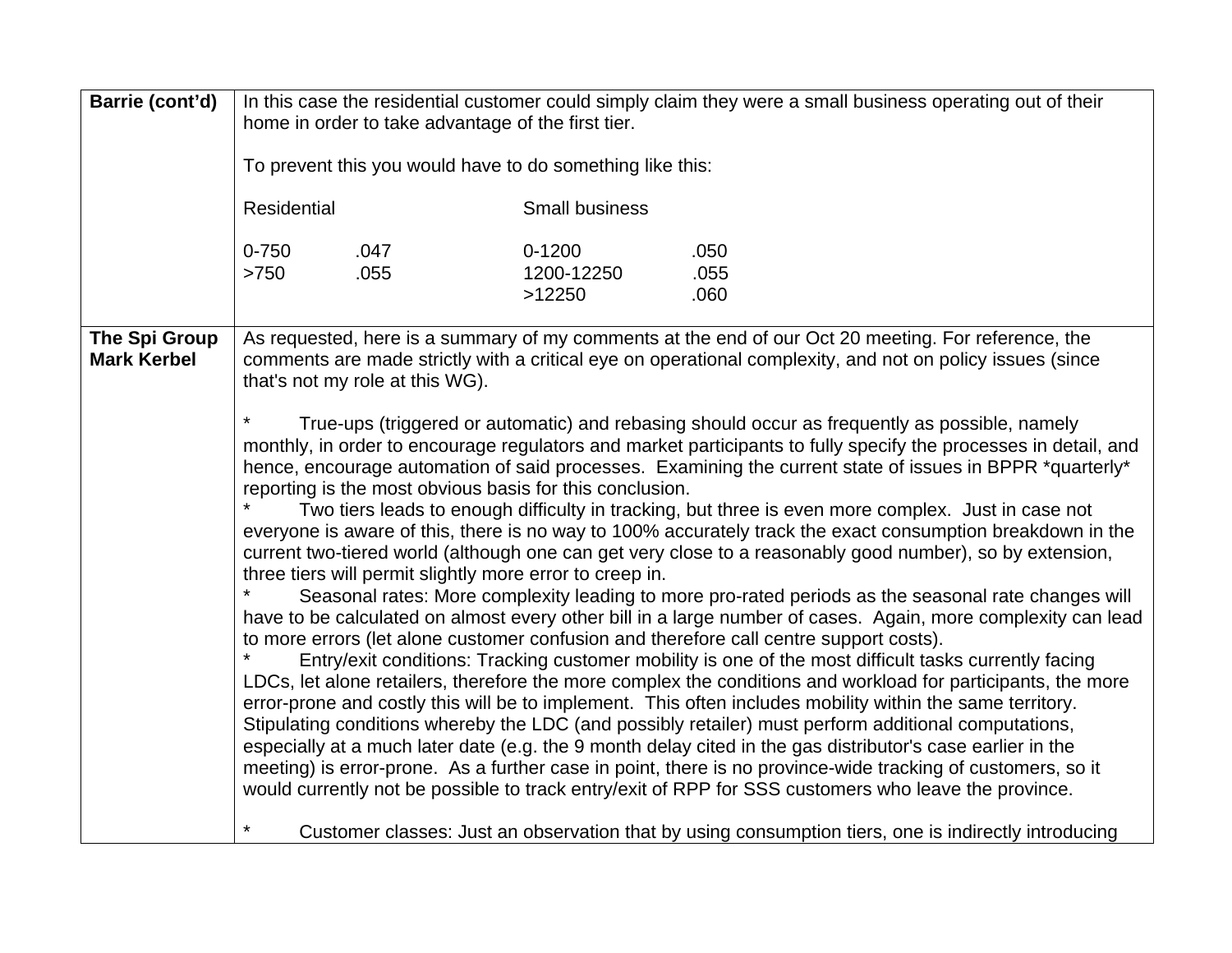| The Spi Group<br>(cont'd)                                                    | pricing that is geared towards different classes. For example, the vast majority of residential customers pay<br>at or near the 4.7c rate, while the vast majority of commercial price-protected customers pay very close to the<br>5.5c rate. Maybe it's just a matter of semantics, but I'm not sure I see the need to discuss separate rates per<br>class when tiers already provide this function without having the additional complexity of class-specific<br>customers. Perhaps a better way of explaining this is that we don't have to define customer classes if we're<br>using tiers, since the tiers should be defined with the classes in mind.                                                                                                                                                                                                                                                                                                                                                                                                                                                                                                                                                                                                                                                                                                                                                                                                                                                                                                                                                                                                                                                                                                                                                                                                                                                                                                            |
|------------------------------------------------------------------------------|-------------------------------------------------------------------------------------------------------------------------------------------------------------------------------------------------------------------------------------------------------------------------------------------------------------------------------------------------------------------------------------------------------------------------------------------------------------------------------------------------------------------------------------------------------------------------------------------------------------------------------------------------------------------------------------------------------------------------------------------------------------------------------------------------------------------------------------------------------------------------------------------------------------------------------------------------------------------------------------------------------------------------------------------------------------------------------------------------------------------------------------------------------------------------------------------------------------------------------------------------------------------------------------------------------------------------------------------------------------------------------------------------------------------------------------------------------------------------------------------------------------------------------------------------------------------------------------------------------------------------------------------------------------------------------------------------------------------------------------------------------------------------------------------------------------------------------------------------------------------------------------------------------------------------------------------------------------------------|
| <b>Consumers</b><br><b>Council of</b><br>Canada (CCC)<br><b>Julie Girvan</b> | True-ups: The gas model has considerable merit and customers have become accustom to it. Accordingly<br>the quarterly approach should be given serious consideration. It represents a compromise between<br>attempting to reflect actual costs and ensuring that there is some stability and predictability. It also<br>represents a compromise between annual and monthly approaches which both have their problems. The<br>issue of bi-monthly billing needs to be considered and the difficulties it may impose ona quarterly approach.<br>Rebasing: quarterly seems preferable given the same points made on true-ups. A trigger mechanism could<br>be useful to avoid the need for small changes.<br>Recovery period: The recovery period mechanism has to be flexible to adapt to small and large variances. It<br>can be complicated with a quarterly approach depending upon how the accounting is done (layering etc.)<br>Seasonality: I do not see the value in introducing a seasonal component given the data we have seen. Can<br>it affect usage?<br>Tiers: Tiers introduce complexity and another set of trade-offs (cross-subsidies within classes, conservation<br>objectives etc.). Trying to have Tiers and time of use buckets may be very complicated. Also, we need<br>evidence as to how it affects behaviour. What are the true objectives of tiers?<br>Notice: Initially notice may be more important, but not as important as customers become accustom to the<br>process and framework. If notice is required the trade-off may be to compromise the timeliness of the<br>forecast.<br>Entry/Exit: Every approach has complex issues around mobility. Full mobility has a cost to it. Restricting<br>mobility can adversely impact competitiveness in the retail market. The previous rules may not still be<br>applicable.<br>Designation: If the eligible customers are residential and small business how is "small business" defined? It |
|                                                                              |                                                                                                                                                                                                                                                                                                                                                                                                                                                                                                                                                                                                                                                                                                                                                                                                                                                                                                                                                                                                                                                                                                                                                                                                                                                                                                                                                                                                                                                                                                                                                                                                                                                                                                                                                                                                                                                                                                                                                                         |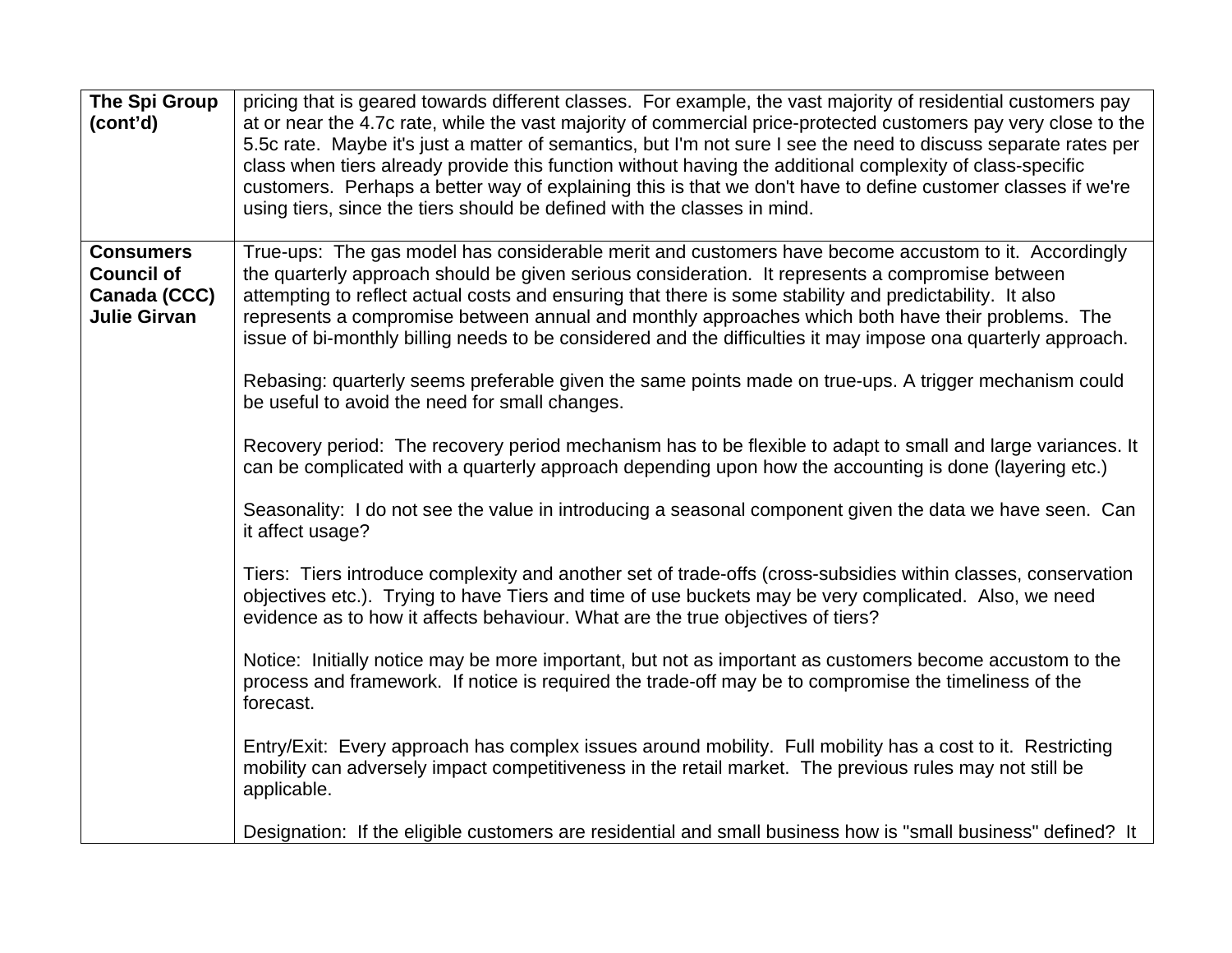| CCC (Cont'd)                           | is a better approach to define eligibility on the basis of load.                                                                                                                                                                                                                           |  |  |  |  |  |
|----------------------------------------|--------------------------------------------------------------------------------------------------------------------------------------------------------------------------------------------------------------------------------------------------------------------------------------------|--|--|--|--|--|
|                                        | Key point: The best approach for this group would be to fully flesh out three or so options that stress different<br>objectives. What we have seen is that there is no perfect model and each approach meets different<br>objectives in different ways.                                    |  |  |  |  |  |
| <b>Ontario</b><br><b>Federation of</b> | A<br>True Ups -                                                                                                                                                                                                                                                                            |  |  |  |  |  |
| <b>Agriculture</b><br><b>Ted Cowan</b> | that true ups which trigger additional payments by customers be required very rarely. This can be<br>1<br>achieved by extremely accurate price forecasting or more probably by charging some amount or<br>percentage that is consistently above the forecast price                         |  |  |  |  |  |
|                                        | 2<br>that true ups which yield a payment to customers occur no more than once per year and that once<br>made the variance account remain with a surplus of about 1.5% of the gross traded value                                                                                            |  |  |  |  |  |
|                                        | Rebasing -<br>B                                                                                                                                                                                                                                                                            |  |  |  |  |  |
|                                        | that rebasing be linked to underlying structural changes that effect supply or demand such as<br>lower water levels in L.Erie (which reduces hydraulic supply) or particular success with conservation efforts<br>or opening or closing of coal or nuclear plants or switching coal to gas |  |  |  |  |  |
|                                        | 2<br>that as these structural changes are generally of a kind that can be anticipated, that the<br>rebasing be done when thy are anticipated, not after their effects are evident in prices                                                                                                |  |  |  |  |  |
|                                        | 3 whenever he variance account surplus exceeds 2.5% of the gross annual traded value, the 'extra'<br>charged to maintain the variance account could be automatically reduced – somewhat akin to a pension<br>contributions holiday                                                         |  |  |  |  |  |
|                                        | $\mathbf C$<br><b>Recovery Period</b>                                                                                                                                                                                                                                                      |  |  |  |  |  |
|                                        | 1<br>a maximum of 12 months, but accelerated to the extent that bill increases can be kept below a<br>particular percentage (say 5%) or a maximum of \$10 extra per month for residential bills under<br>say 1,000 kwh per month                                                           |  |  |  |  |  |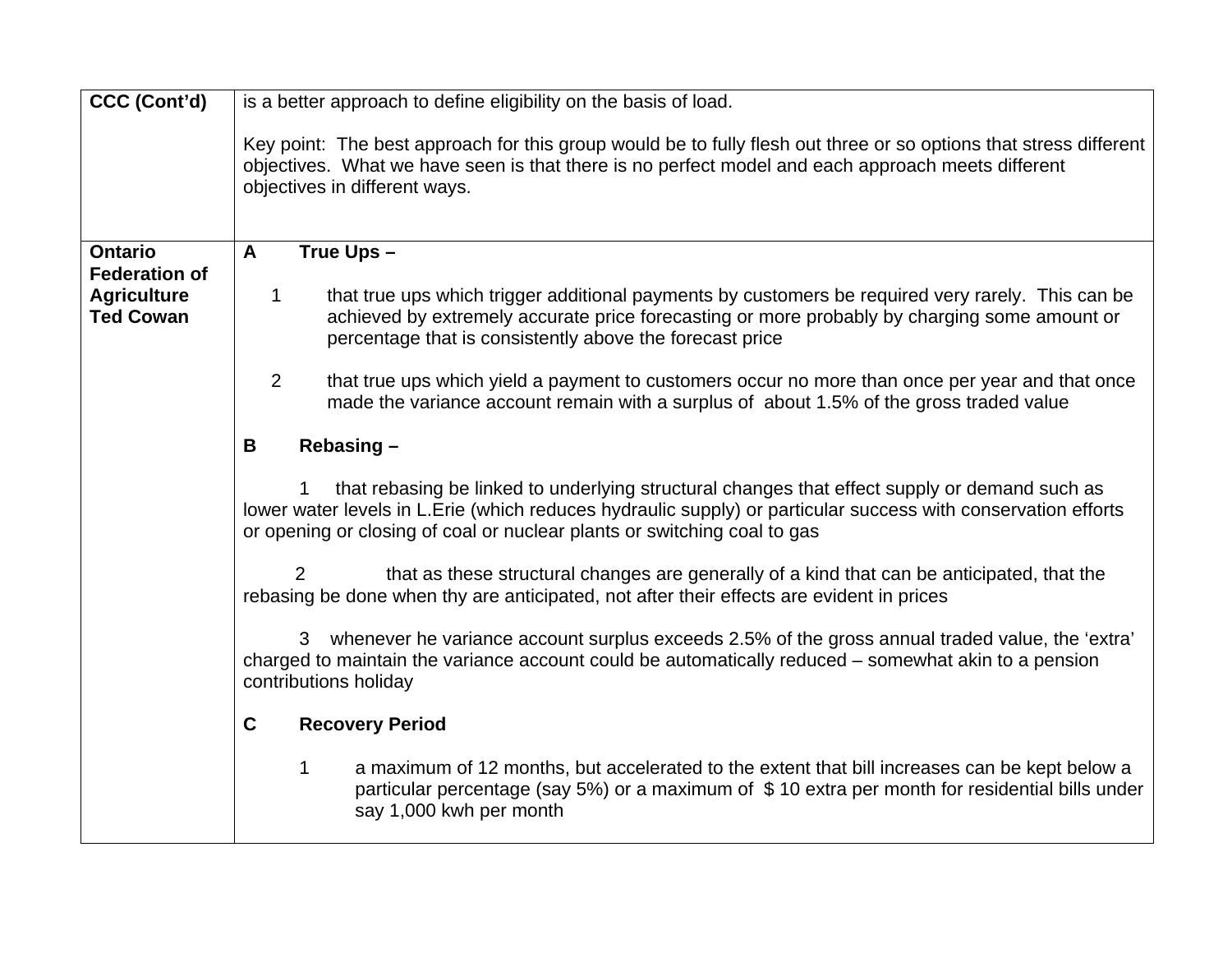| OFA (cont'd) | D                                                                                                                            |                 | <b>Lag Time and Notice</b>                                                                                                                                                                                                                                                                                                                                               |  |  |
|--------------|------------------------------------------------------------------------------------------------------------------------------|-----------------|--------------------------------------------------------------------------------------------------------------------------------------------------------------------------------------------------------------------------------------------------------------------------------------------------------------------------------------------------------------------------|--|--|
|              | If a reasonable surplus is built up, surpluses will be the predominate feature triggered and no<br>notice is needed for that |                 |                                                                                                                                                                                                                                                                                                                                                                          |  |  |
|              |                                                                                                                              | $\overline{2}$  | If additional charges are needed to pay for power and keep the variance account whole, then<br>the charges should be imposed and collected as soon as possible                                                                                                                                                                                                           |  |  |
|              | E                                                                                                                            | <b>Tiers</b>    | (Tiers are not enough)                                                                                                                                                                                                                                                                                                                                                   |  |  |
|              |                                                                                                                              | 1               | tiers are important to the conservation objective and to gentle treatment of those for whom<br>power is a major domestic expense                                                                                                                                                                                                                                         |  |  |
|              |                                                                                                                              | 2               | OFA favours seasonally tiered prices that provide a seasonally adjusted base amount of power<br>to RPP customers at a rate that varies only with rebasings – this base volume to be priced at<br>the 'heritage rate'                                                                                                                                                     |  |  |
|              |                                                                                                                              | 3               | OFA feels size of the second tier of power might vary by customer class or past billing history<br>(say 85 % of use in same period for prior year) and that this power be provided at the forecast<br>estimate of HOEP plus increase needed to sustain the variance account                                                                                              |  |  |
|              |                                                                                                                              | 4               | The third tier should cover power use over the 85% of past comparable period use and should<br>be priced to encourage conservation.                                                                                                                                                                                                                                      |  |  |
|              |                                                                                                                              | $5\phantom{.0}$ | OFA feels that heritage priced first tier for domestic and basic business use and different sized<br>tiers by customer class or a second tier that reflects past use is a suitable way of distributing<br>resource rent to customers as it protects jobs and economic production and facilitates lower<br>costs for low income families, while encouraging conservation. |  |  |
|              | F                                                                                                                            |                 | <b>Seasonal pricing</b>                                                                                                                                                                                                                                                                                                                                                  |  |  |
|              |                                                                                                                              | 1               | summer and winter prices should be higher than spring and fall prices and customers should<br>know this well in advance                                                                                                                                                                                                                                                  |  |  |
|              |                                                                                                                              |                 |                                                                                                                                                                                                                                                                                                                                                                          |  |  |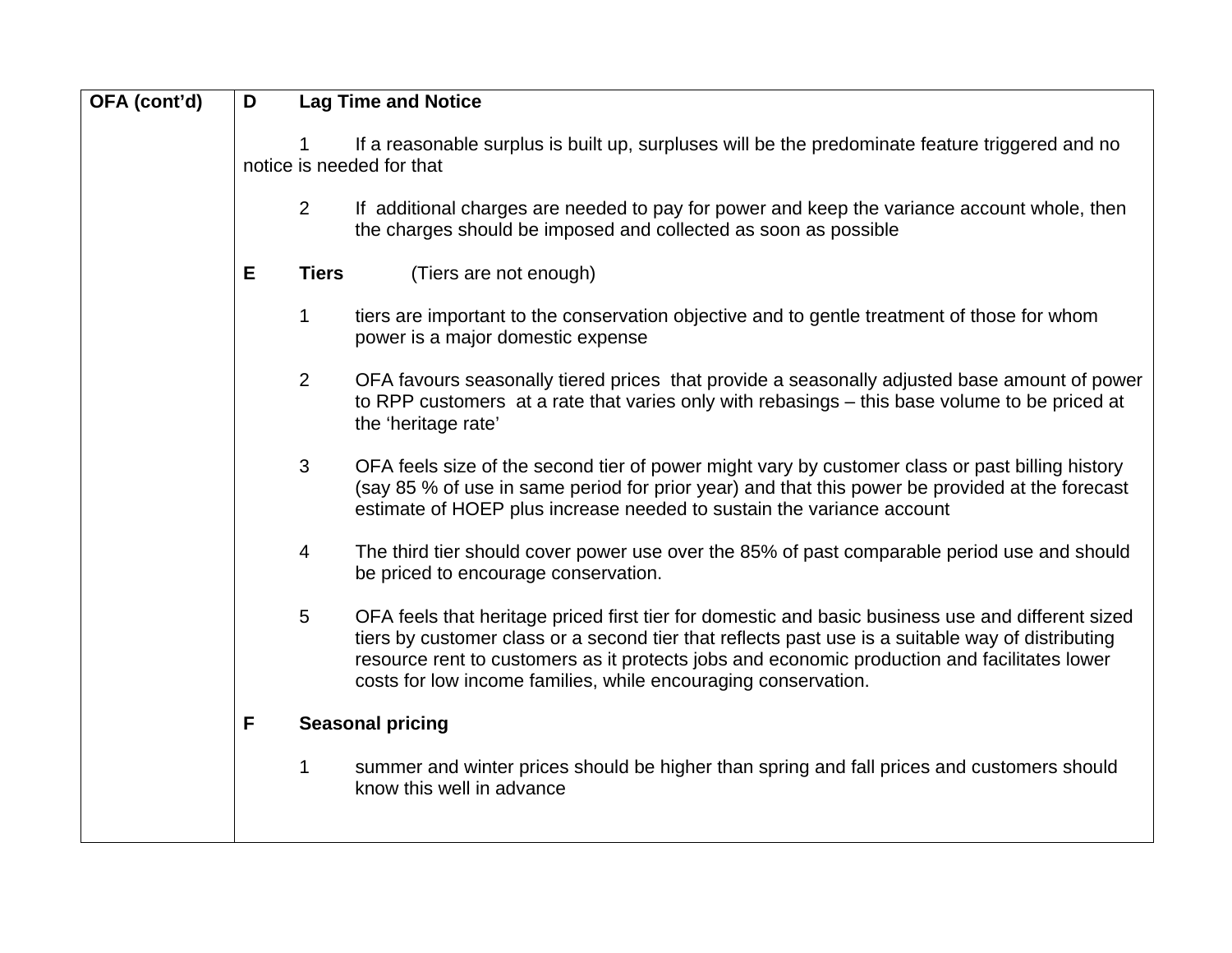| OFA (cont'd) | G | <b>Entry and Exit</b>                                                                                                                                                                                                                                                                                                                                                                                                                                                                                                                        |
|--------------|---|----------------------------------------------------------------------------------------------------------------------------------------------------------------------------------------------------------------------------------------------------------------------------------------------------------------------------------------------------------------------------------------------------------------------------------------------------------------------------------------------------------------------------------------------|
|              |   | accumulated surplus variance, less \$50, paid to customers when they leave the area or go to<br>1<br>a retailer<br>leaving customers off RPP for the shortest period needed to cover one winter and one summer<br>2<br>$\mathbf{3}$<br>no difference in prices based on time of joining RPP<br>4<br>no attempt to retro-active bill, leaving customers                                                                                                                                                                                       |
|              | H | <b>Second year transition</b>                                                                                                                                                                                                                                                                                                                                                                                                                                                                                                                |
|              |   | $\mathbf 1$<br>anticipate in the first year by taking on the surplus from the present 4.7/5.5 pricing (assuming<br>the surplus survives the winter) combined with an overcharge to build the variance account<br>(likely means a year one RPP price 1 to 1.25 cents below retail offerings), the reduced<br>differential between RPP and retail offers greater competitive climate between market offerings<br>and RPP<br>$\overline{2}$<br>with sufficient overcharge, second year transition would allow for reduction of overcharge and a |
|              |   | repayment to consumers rather than a claw back                                                                                                                                                                                                                                                                                                                                                                                                                                                                                               |
|              |   | <b>Residential and small business classes</b>                                                                                                                                                                                                                                                                                                                                                                                                                                                                                                |
|              |   | all existing private sector designations should continue to be eligible<br>1<br>$\overline{c}$<br>government (MUSH) clients should have a maximum of 2 years eligibility<br>3<br>all classes would pay the same price for power within a tier, but different tier sizes, or less<br>complete use of power available in a tier or a tier based on a percent of past use, would induce<br>slight but acceptable differences in actual prices paid that would be covered with repayment of<br>surpluses in the variance account                 |
|              | J | <b>Health of variance account</b>                                                                                                                                                                                                                                                                                                                                                                                                                                                                                                            |
|              |   | build a positive balance so LDC's and OPA are never financially at risk from underpayment for power                                                                                                                                                                                                                                                                                                                                                                                                                                          |
|              |   | OPA would retain the interest from the variance account and would be expected to fund a substantial part of<br>its operations with that interest.                                                                                                                                                                                                                                                                                                                                                                                            |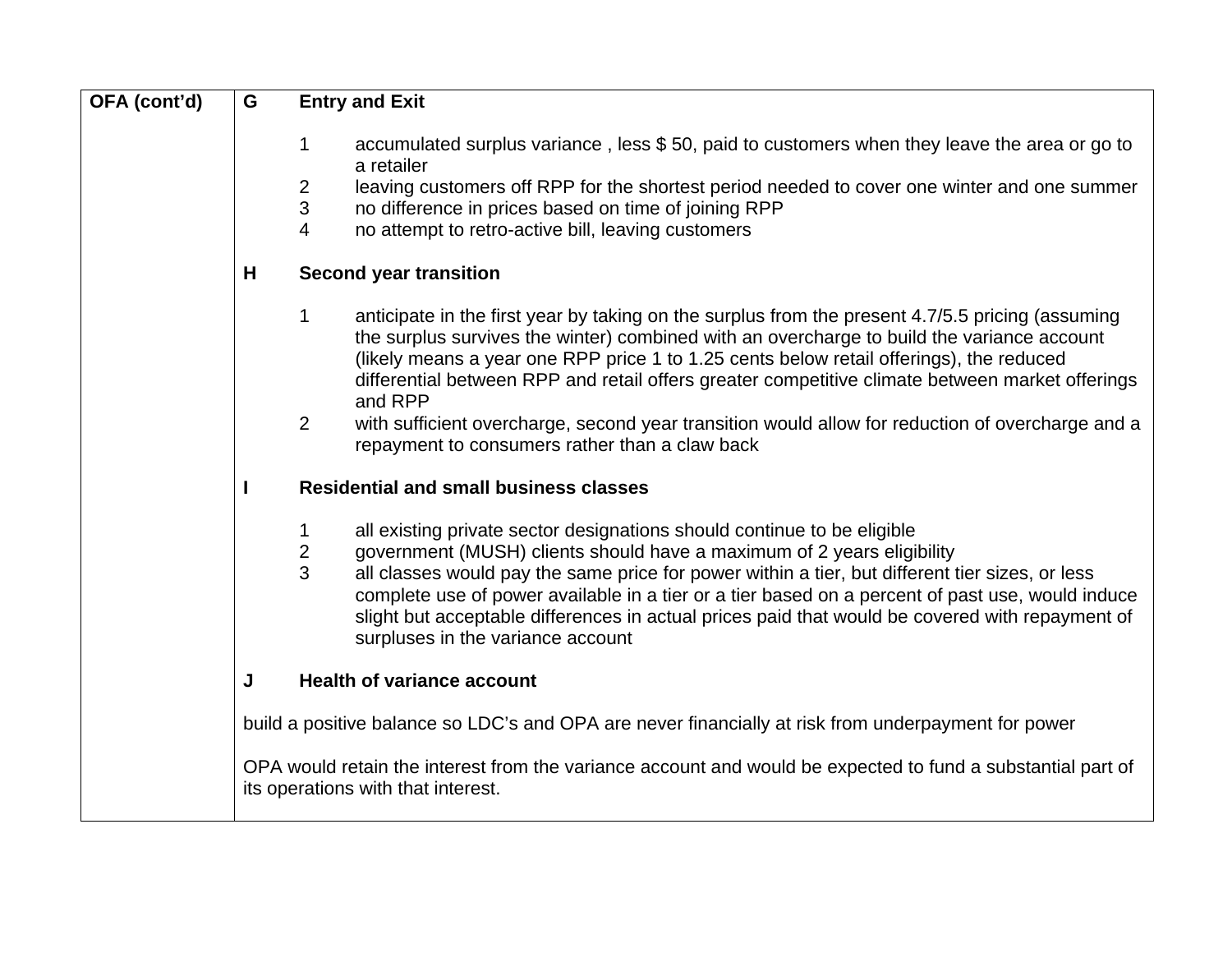| <b>Electricity</b><br><b>Distributors</b> | General Principles - the RPP should be simple, understandable and readily implementable                                                                                                                                                                                                                                                                                                                                                                                                               |  |  |  |  |
|-------------------------------------------|-------------------------------------------------------------------------------------------------------------------------------------------------------------------------------------------------------------------------------------------------------------------------------------------------------------------------------------------------------------------------------------------------------------------------------------------------------------------------------------------------------|--|--|--|--|
| Assoc.<br><b>Wayne Taggart</b>            | True-ups and rebasing - annually, during the same time period for both Recovery period - over the 12 months<br>following the true-up                                                                                                                                                                                                                                                                                                                                                                  |  |  |  |  |
|                                           | Lag time and notice - one month should be sufficient to calculate the true-up; notice can be minimal,<br>especially once the RPP gets rolling, it will become an expectation for customers                                                                                                                                                                                                                                                                                                            |  |  |  |  |
|                                           | Price tiers - systems are established to have 2 tiers based on the existing model. Let's build on that system<br>which also achieves the Minister's objective of providing a conservation incentive<br>Seasonal pricing - the evidence suggests that this is not as critical as once thought. Choose the simpler way<br>and not introduce seasonality at this time.                                                                                                                                   |  |  |  |  |
|                                           | Entry / Exit - in order to preserve the perception of no gaming, allow 12 months to elapse for entry and exit;<br>take the long run view and leave the variances alone on exit. Amounts should most often be small and<br>mobility will have a tendency to balance out over time. New customers should pay the same rates as<br>existing customers. We have to avoid the complexity of having systems that track the customer-specific<br>variances and trying to apply them at the appropriate time. |  |  |  |  |
|                                           | Second year transition - clear the variances as per a regular true-up /rebasing after the first year of RPP                                                                                                                                                                                                                                                                                                                                                                                           |  |  |  |  |
|                                           | Residential and small businesses - all of the eligible customers should pay the same amounts for energy.<br>This should not be an opportunity to try to implement social policy by introducing additional complexity in<br>billing and customer tracking systems.                                                                                                                                                                                                                                     |  |  |  |  |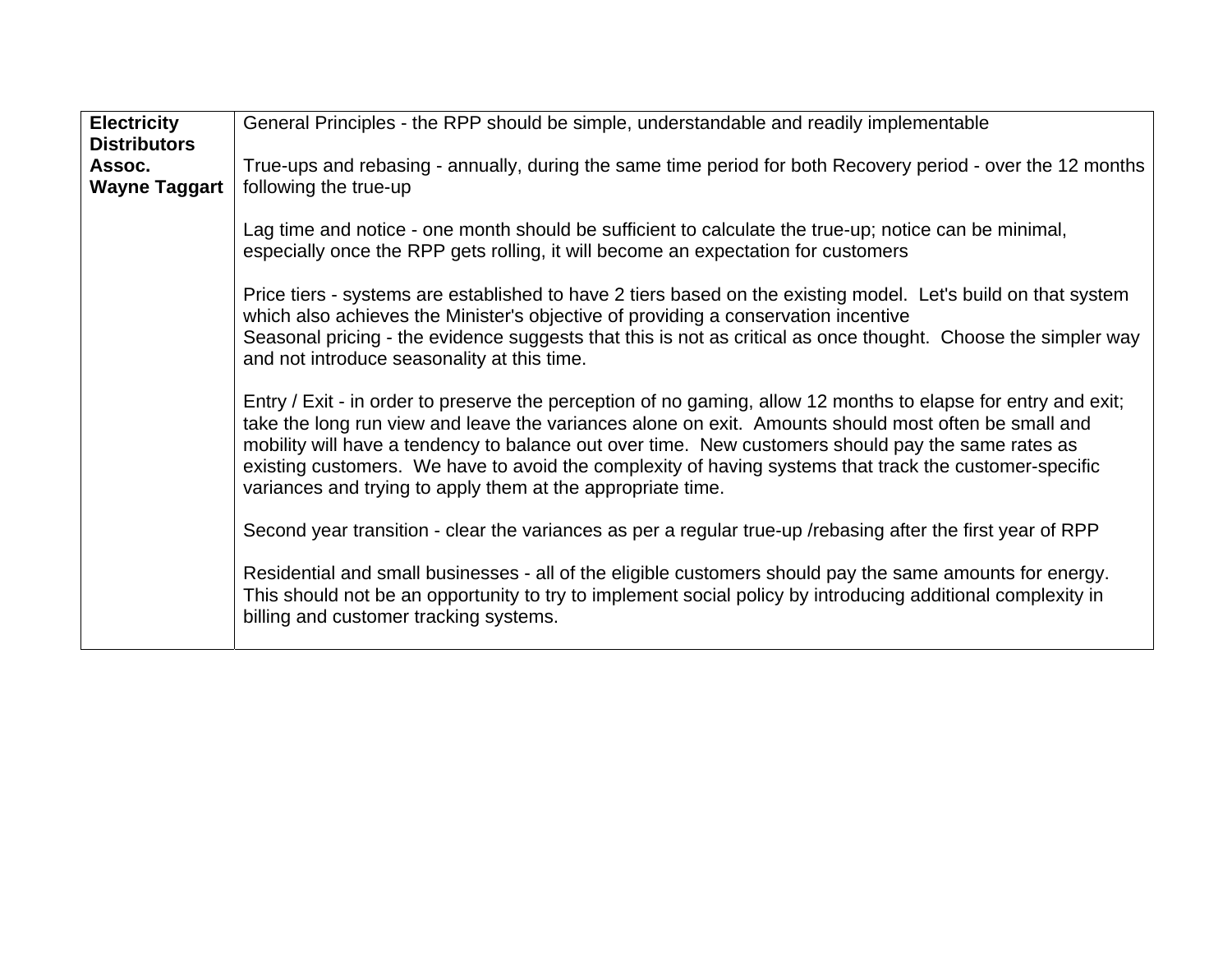| The IMO              | <b>Features for</b>      | <b>Recommendation</b>                                                                                                                                      | <b>Objectives Met</b>                                                                                                                                         | <b>Comment</b>                                                                                                          |  |
|----------------------|--------------------------|------------------------------------------------------------------------------------------------------------------------------------------------------------|---------------------------------------------------------------------------------------------------------------------------------------------------------------|-------------------------------------------------------------------------------------------------------------------------|--|
| <b>Helen Lainis</b>  | <b>Strawman</b>          |                                                                                                                                                            |                                                                                                                                                               |                                                                                                                         |  |
| <b>Joseph Freire</b> | True-up                  | Quarterly review<br>$\bullet$<br>with true up only on<br>materiality trigger                                                                               | <b>Cost Reflectivity</b><br>$\bullet$<br>Encourage<br>$\bullet$<br>conservation and<br>energy efficiency<br>Keeps<br>$\bullet$<br>administrative costs<br>low | this process would, of course, begin in<br>$\bullet$<br>the second year of the rate plan as per<br>government direction |  |
|                      | Rebase<br>$\bullet$      | Rebasing and true<br>$\bullet$<br>ups to be<br>considered together                                                                                         | <b>Cost Reflectivity</b><br>$\bullet$<br>Encourage<br>$\bullet$<br>conservation and<br>energy efficiency<br>Keeps<br>$\bullet$<br>administrative costs<br>low | Rebasing will mitigate the need<br>excessive true ups                                                                   |  |
|                      | Recovery<br>period       | Recovery is a<br>$\bullet$<br>rolling 12 months                                                                                                            | Price stability<br>$\bullet$<br>Price predictability<br>$\bullet$                                                                                             | Minimal impact of true ups on rates<br>$\bullet$                                                                        |  |
|                      | Lag time and<br>notice   | Calculation of true<br>$\bullet$<br>ups performed in<br>last month of<br>quarter and any<br>true up amount and<br>rebasing included<br>on next months bill |                                                                                                                                                               | same as QRAM<br>$\bullet$<br>Consideration to retailers' needs for<br>advance notice in order to sign up<br>contracts.  |  |
|                      | Price tiers<br>$\bullet$ | Two tiers, modeled<br>$\bullet$<br>after two existing<br>tiers.                                                                                            | Encourage<br>$\bullet$<br>conservation and<br>energy efficiency                                                                                               | Compatible with existing systems and<br>processes                                                                       |  |
|                      | Seasonal<br>pricing      | No seasonal pricing<br>$\bullet$                                                                                                                           | Price stability<br>$\bullet$                                                                                                                                  | Seasonal pricing should be reflected in<br>$\bullet$<br>the forecasting.                                                |  |
|                      | Entry/exit               | <b>Customers leaving</b><br>$\bullet$<br>for a competitive                                                                                                 |                                                                                                                                                               | Given that the variance is held at the<br>provincial level and not by the                                               |  |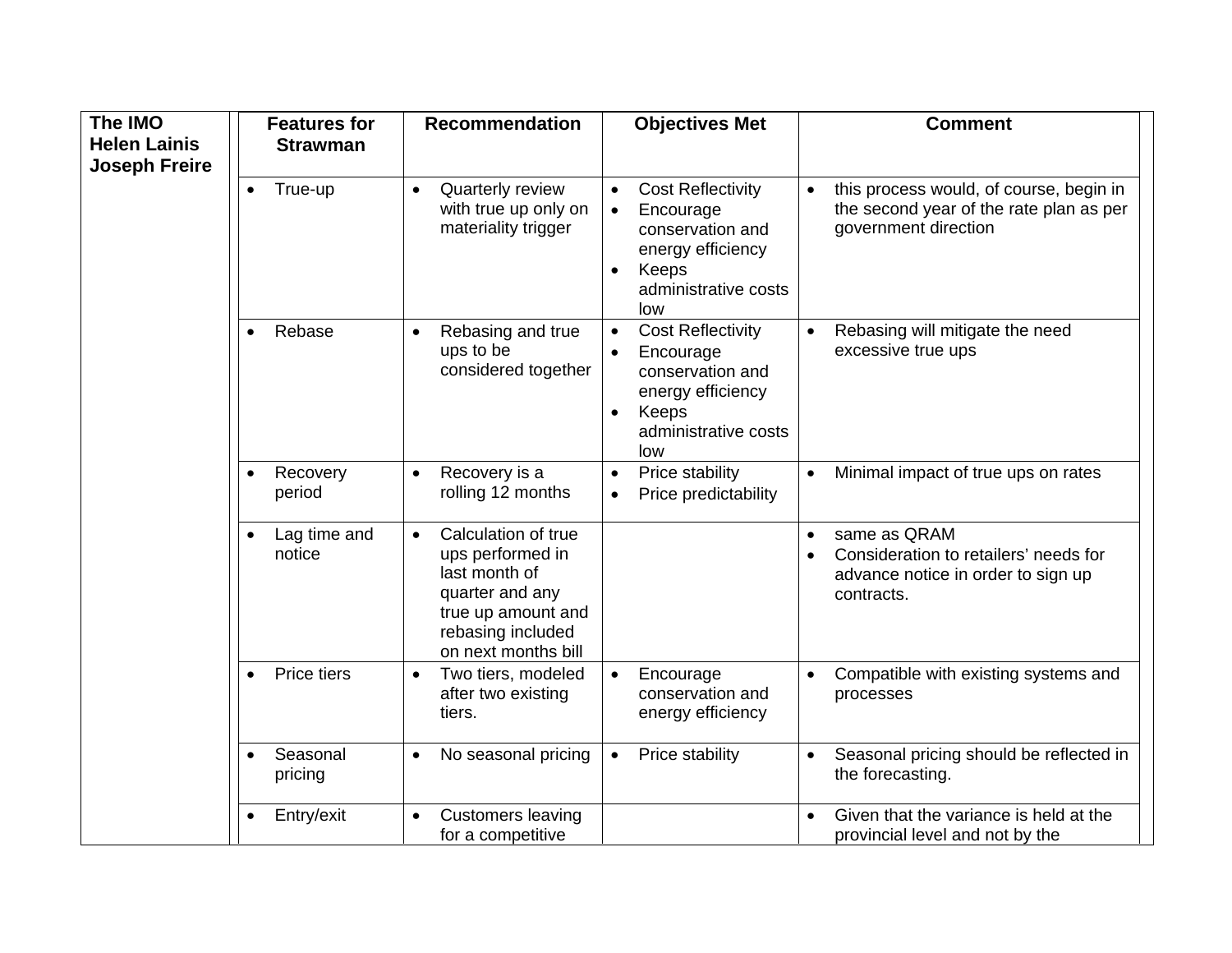|                      | retailer cannot<br>return for one year,<br>unless retailer<br>defaults<br>New and returning<br>customers pay the<br>same price as<br>existing (including<br>true ups)<br>Residential and<br>No distinction<br>$\bullet$<br>small business<br>between classes<br>rates                                                                                                      | individual LDCs, exit issue is not<br>applicable from a switch between one<br>LDC's RPP to another LDC's RPP.<br>One year rule is to prevent gaming by<br>RPP consumer. |  |  |  |  |  |
|----------------------|----------------------------------------------------------------------------------------------------------------------------------------------------------------------------------------------------------------------------------------------------------------------------------------------------------------------------------------------------------------------------|-------------------------------------------------------------------------------------------------------------------------------------------------------------------------|--|--|--|--|--|
| <b>LDC Coalition</b> | I wholeheartedly agree with Wayne and Mike's statements that the approach should be simple and workable.                                                                                                                                                                                                                                                                   |                                                                                                                                                                         |  |  |  |  |  |
| <b>Paula Conboy</b>  | The implementation costs for market participants should not outweigh the benefit of a more cost reflective<br>model. The more complex model will be in the development of an RPP that will support smart meters.                                                                                                                                                           |                                                                                                                                                                         |  |  |  |  |  |
|                      |                                                                                                                                                                                                                                                                                                                                                                            |                                                                                                                                                                         |  |  |  |  |  |
|                      | We should keep in mind the inordinate amount of changes that have and are occurring in the sector. We<br>should build on what we have now with minimal change (this may be viewed as an interim price plan to the                                                                                                                                                          |                                                                                                                                                                         |  |  |  |  |  |
|                      | ultimate roll out of smart meters). Customers have gone from spot market pass through, to a single rate to a                                                                                                                                                                                                                                                               |                                                                                                                                                                         |  |  |  |  |  |
|                      | two tiered rate. They will also see their distribution rates change next March (DSM implementation and<br>regulated asset recovery) then again the following year (2006 EDR) only to be followed by a cost allocation                                                                                                                                                      |                                                                                                                                                                         |  |  |  |  |  |
|                      | study in 2007 that will likely lead to a rate design change. Implementing an RPP that introduces frequent                                                                                                                                                                                                                                                                  |                                                                                                                                                                         |  |  |  |  |  |
|                      | change in rates may only serve to increase administration costs and lead to customer confusion and<br>complaints.                                                                                                                                                                                                                                                          |                                                                                                                                                                         |  |  |  |  |  |
|                      |                                                                                                                                                                                                                                                                                                                                                                            |                                                                                                                                                                         |  |  |  |  |  |
|                      | To that end, I would offer the following:                                                                                                                                                                                                                                                                                                                                  |                                                                                                                                                                         |  |  |  |  |  |
|                      | Provides for simultaneous true-up and re-basing. I agree with Mike about keeping the funds from the times of<br>"over-forecast" to help fund the times of "under-forecast".                                                                                                                                                                                                |                                                                                                                                                                         |  |  |  |  |  |
|                      | Lag time and notice - One month lag, one month notice. Given that the rate change will be a global change to<br>all customers at the same time the notice could be by way of mass media ad. The first bill reflecting the<br>chance would provide notice that "this bill reflects your new rate". This avoids the need to coordinate notice<br>timing with billing period. |                                                                                                                                                                         |  |  |  |  |  |
|                      | Recovery period - obviously 12 months.                                                                                                                                                                                                                                                                                                                                     |                                                                                                                                                                         |  |  |  |  |  |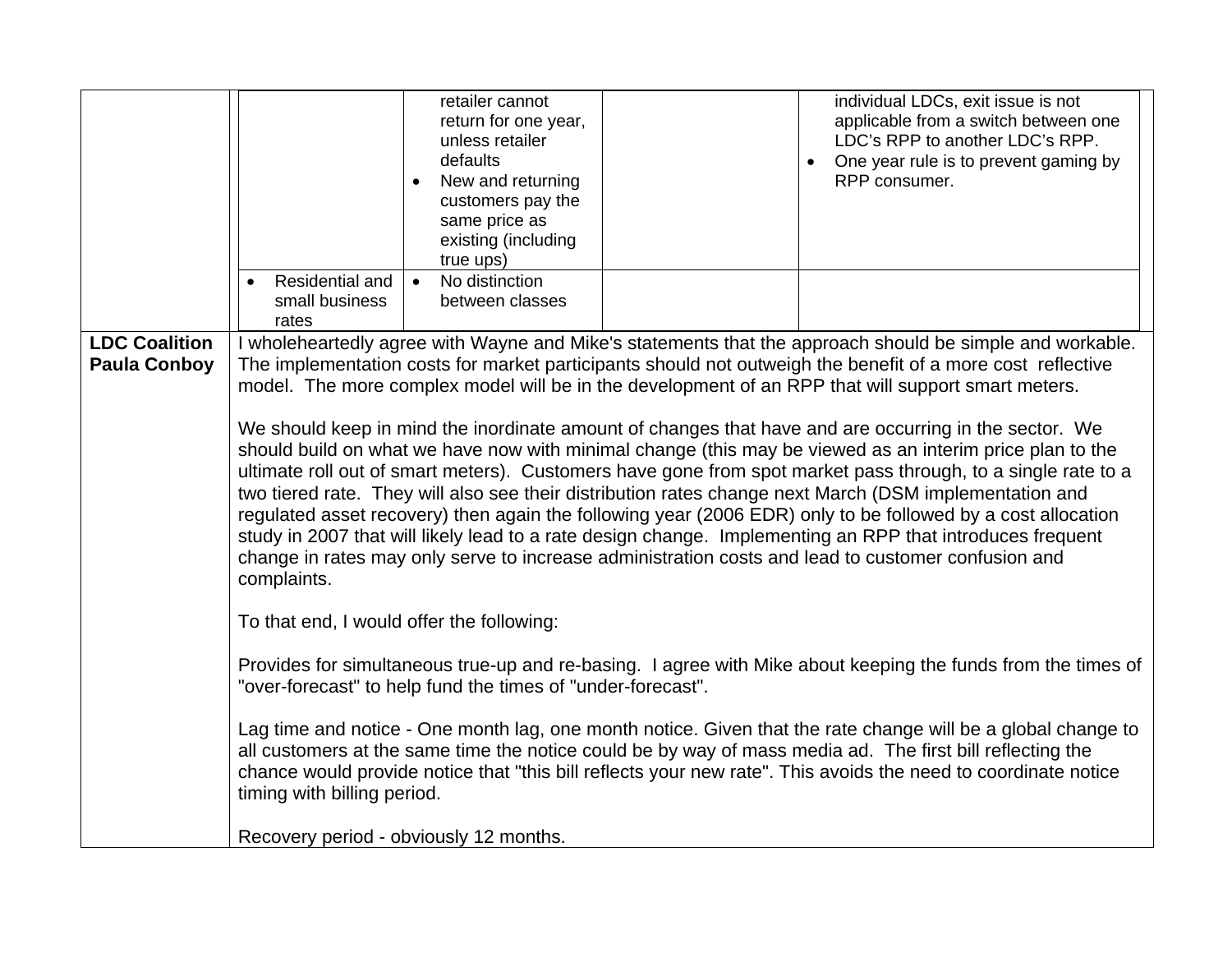| <b>LDC Coalition</b><br>(cont'd)                       | Price tiers - stick with the 2 tiers. I like the idea of introducing a conservation signal to get people used to the<br>idea of conservation which we can then build on with the introduction of smart meters. But designate in terms<br>of customer class and/or consumption not corporate organization.<br>Seasonal - no quantifiable benefit to introducing seasonality.<br>Entry/exit - no costs or timing limitations to entry or exit. I don't think the risk of gaming warrants the<br>introduction of a "stay off" period (correct me if I'm wrong). |
|--------------------------------------------------------|--------------------------------------------------------------------------------------------------------------------------------------------------------------------------------------------------------------------------------------------------------------------------------------------------------------------------------------------------------------------------------------------------------------------------------------------------------------------------------------------------------------------------------------------------------------|
| <b>Canadian</b>                                        | True ups - calculated quarterly so that variances do not become too great.                                                                                                                                                                                                                                                                                                                                                                                                                                                                                   |
| <b>Federation of</b><br>Independent<br><b>Business</b> | Re-basing - quarterly as per the gas industry QRAM but a trigger amount could be used to limit minor<br>changes.                                                                                                                                                                                                                                                                                                                                                                                                                                             |
| <b>Bruce Fraser</b>                                    | Recovery period - 12 month rolling to avoid whipsawing with the ups and downs.                                                                                                                                                                                                                                                                                                                                                                                                                                                                               |
|                                                        | Tiers - no tiers as they do not accurately reflect costs. See School Energy comments and Mike's comments<br>earlier today.                                                                                                                                                                                                                                                                                                                                                                                                                                   |
|                                                        | Seasonality - could be used to better reflect costs in higher demand seasons but effect could be dampened<br>by variances layered on top.                                                                                                                                                                                                                                                                                                                                                                                                                    |
|                                                        | Notice - at least one month would be preferable but no notice has worked in the gas industry.                                                                                                                                                                                                                                                                                                                                                                                                                                                                |
|                                                        | Entry/Exit - a simple tracking system to avoid gaming but realize that it would not be worthwhile to try to track<br>every dollar with every customer.                                                                                                                                                                                                                                                                                                                                                                                                       |
|                                                        | Residential/Commercial differences - no difference unless tiers are used (which I don't support - see above)<br>but tiers would have to reflect differences in usages of the two classes.                                                                                                                                                                                                                                                                                                                                                                    |
|                                                        |                                                                                                                                                                                                                                                                                                                                                                                                                                                                                                                                                              |